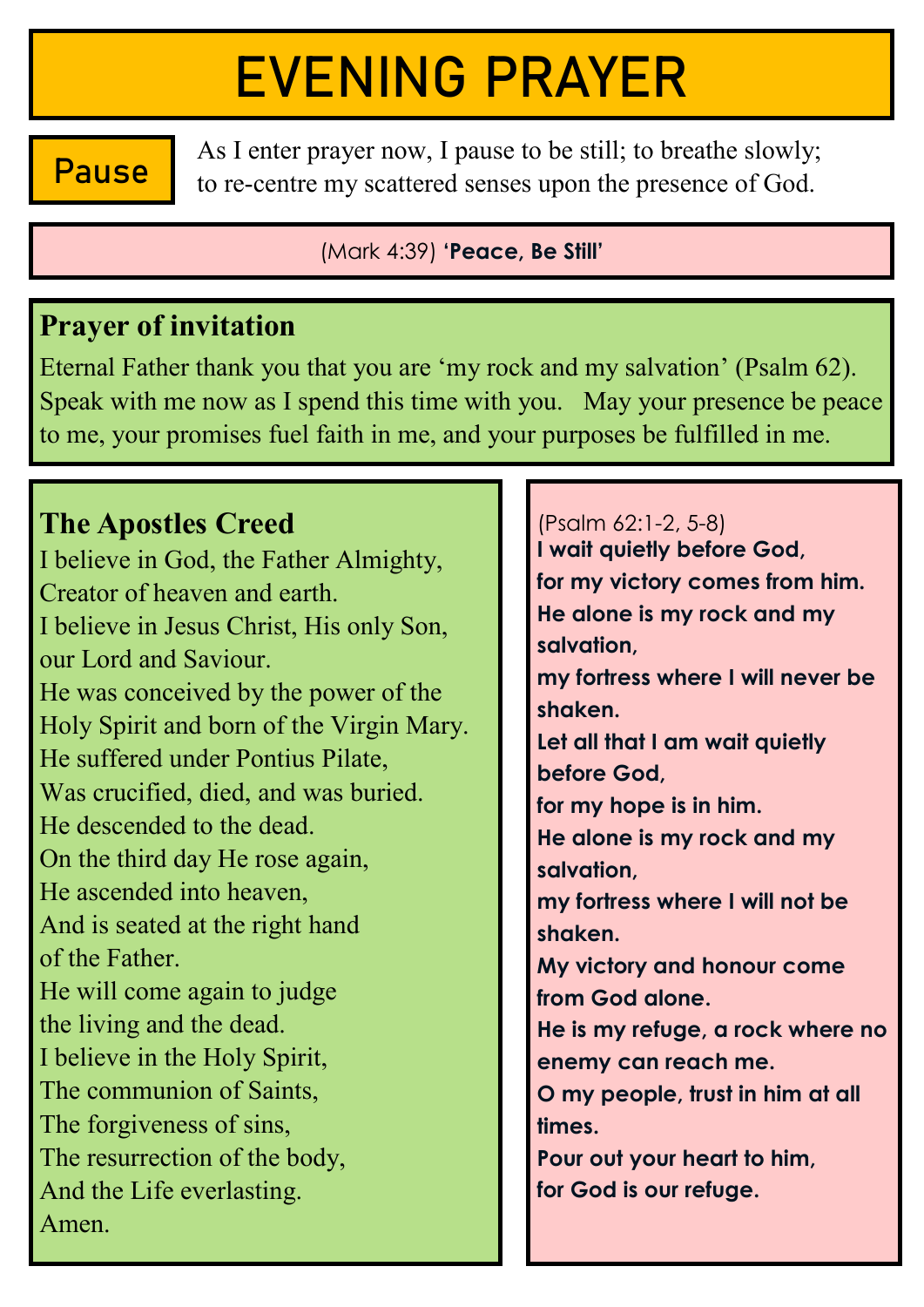#### **Intercessions**

Before interceding for others take time now to hand any worries or concerns that may be troubling you over to God, inviting him to be Lord over these things

(Philippians 4:6-7) **Do not be anxious about anything, but in every situation, by prayer and petition, with thanksgiving, present your requests to God. And the peace of God, which transcends all understanding, will guard your hearts and your minds in Christ Jesus.**

**A prayer for national repentance** (based loosely on Daniel chapter 9)

Lord, your word says that, *"If your people, will humble themselves and pray, seek your face and turn from their wicked ways, then you will hear from heaven, forgive their sin and heal their land."* (2 Chronicles 7:14)

So we, your people are humbly asking for your forgiveness; for us as individuals and as a nation. We have rebelled and turned away from you and have not worshipped you with all our heart, with all our soul and with all our strength. As a nation we have turned to other gods, and have blatantly ignored and rebelled against your laws and commands.

We confess our pride in thinking that we are in control, we confess our selfishness, greed and wickedness in this land. Lord please forgive us.

Thank you Lord, that you are merciful and forgiving, even though we all have rebelled against you again and again. We know from your word that you are an all-powerful God, that you have rescued your people time and time again despite their unfaithfulness. So Lord, in keeping with all your righteous acts, we pray, look with favour on your creation, and on our nation. We do not make requests of you because we are righteous, but because of your great mercy.

Lord please listen and forgive us, turn this nation back to you. Please pour out your Spirit on this land; transforming hearts, that we all may be filled with the love and compassion of Christ; so that you will be glorified once again throughout your church and this land. Amen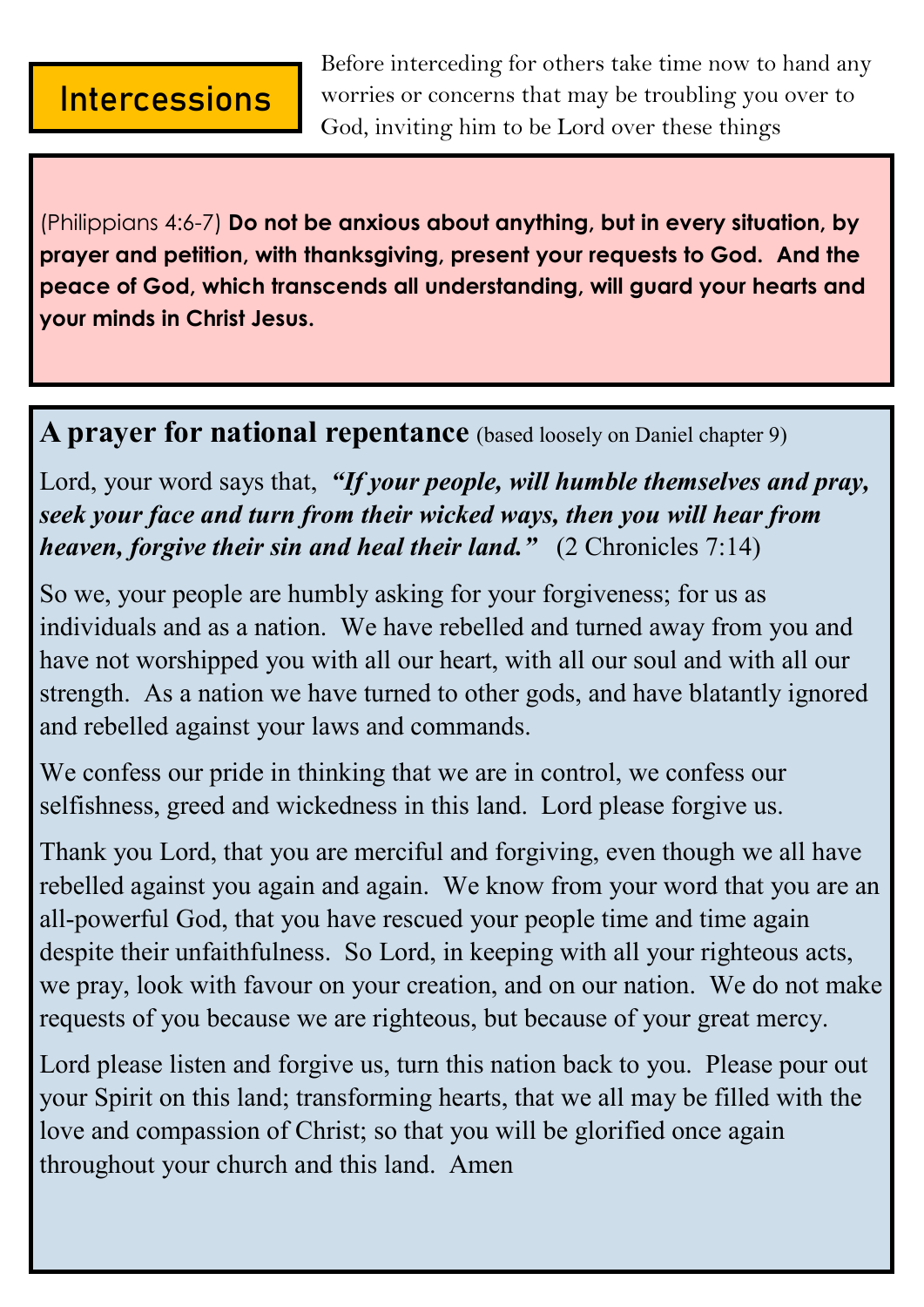#### **A prayer for the nation's healing and deliverance**

Thank you that the coronavirus, and all the frightening circumstances popping up around it, are not frightening to you. Thank you that you know everything there is to know about this virus. Thank you for this desperately needed reminder that we need you. Lord, I confess that I spend so much time thinking and acting as if I were self-sufficient. Forgive me. Help me to remember that I depend on you for everything I need, whether I feel healthy or sick, whether the global economy is healthy or sick. Use this time to teach me to trust you more during good times and bad. Father, please pour out your common grace on our world to halt this virus in its tracks. All things are possible for you, Father. And so I ask for healing for this sick world.

#### **A prayer for our government**

Almighty and eternal God, you teach us in your word that the hearts of rulers are under your sovereign control, and that you incline and turn them according to your godly wisdom: so Lord we pray that you would guide our government, may they make wise decisions with pure and selfless motives. May you give them endurance, integrity and courage to do what is right in your sight and for the good of all.

#### **A prayer for the church**

Father of all, we come before you as your church. Anoint us afresh with your life giving Spirit; may we abide in you and you in us so that we can bear much fruit for your glory. Give us your Spirit of Love, Wisdom and Power that we will be worthy ambassadors of your Kingdom. May we be the church you call us to be in this season; shining like beacons of hope and love to our communities. Please strengthen us, corporately and individually, to minister your grace and love at this time. May our words of hope and truth; and our deeds of love and kindness speak volumes to all you place before us. Keep us 'joyful in hope, patient in affliction and faithful in prayer' (Rom 12:2).